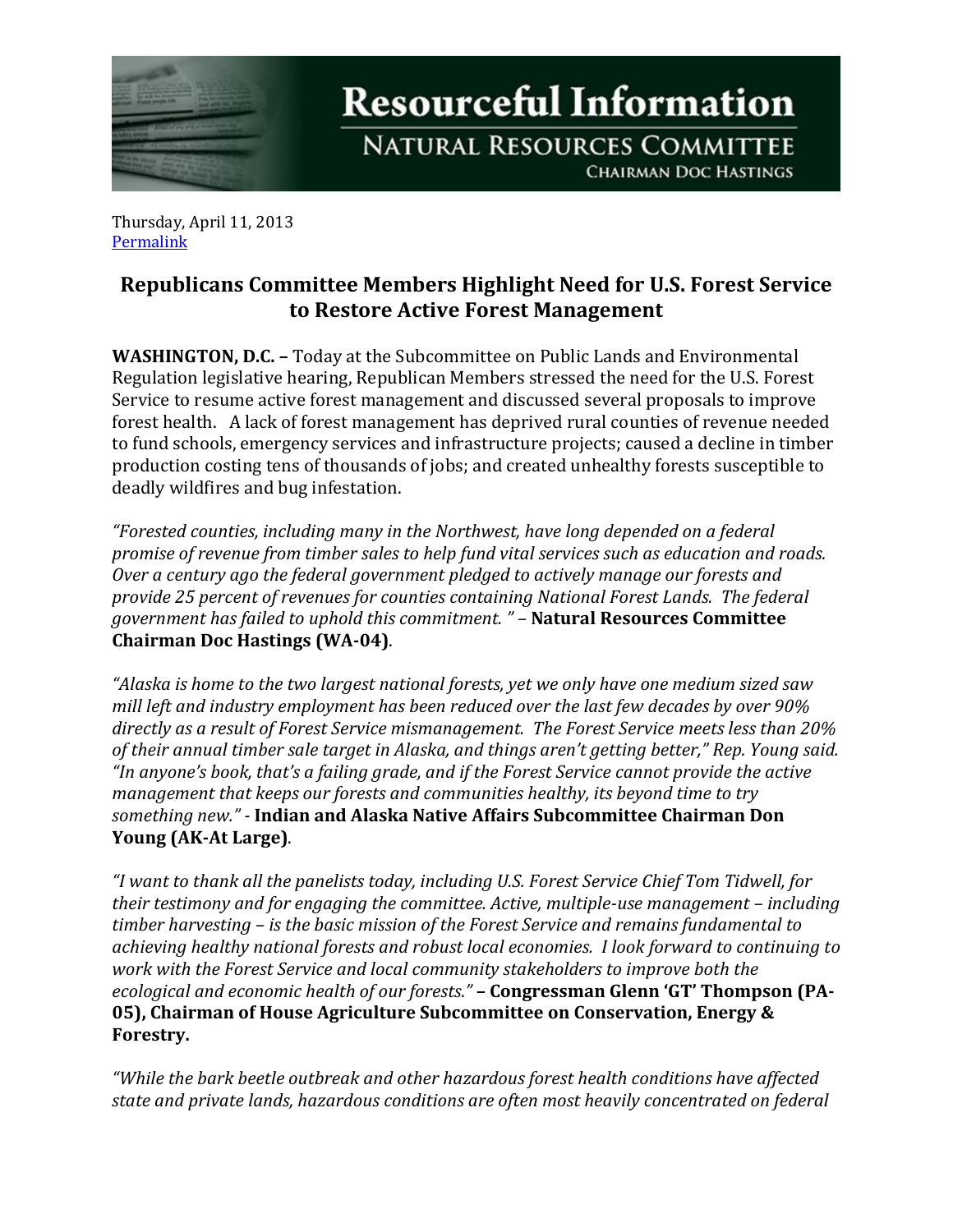*lands where a lack of active forest management has allowed the epidemic to spread to catastrophic levels. Of the 6.6 million acres infested by the mountain pine beetle in Colorado, over 4 million acres – an area larger than Connecticut – are on federal forest lands. Federal efforts to responsibly manage our forests and prevent the conditions for the fires that have raged across Colorado and other Western states have been hampered by an unwieldy regulatory framework that systemically prevents progress toward healthy forests."*- **Congressman Tipton (CO-03)**.

*"This spring, we must prepare for the beginning of wildfire season. Unfortunately, the way our forests are currently mismanaged has led to tragic consequences for our nation's economy, natural resources, and wildlife. It doesn't have to remain this way if we address our forest maintenance crisis with solutions such as my Catastrophic Wildfire Prevention Act."* - **Congressman Paul Gosar (AZ-04).**

*"Forestry communities across America are being crushed by the heavy boot of Washington overregulation. In North Florida's Apalachicola National Forest, loggers have seen their access to timber restricted further and further, to the point that just seven-percent of its total growth and 27-percent of its allowable cut is being harvested. This type of sinful mismanagement is putting hardworking Americans out of work, crippling rural economies and increasing the risk of deadly forest fires. It's time for the federal government to get out of the way and allow our timber producers to responsibly access a God-given resource that belongs to the people, not the Beltway bureaucrats."* – **Congressman Southerland (FL-02)**.

*"The U.S. Forrest Service was designed to protect our forests for the next generation and preserve it for our kids to enjoy. Instead what they continue to do is hold our forests hostage and now they're starting to hold our communities hostage by demanding repayment of the S.R.S. Our communities are already strangled enough and in these hard economic times it seems as though the Us forest service has completely thrown that out of the window and now is demanding our schools to repay something that they are already using."*- **Congressman Mullin (OK-02)**.

*"States like Montana once boasted a strong timber industry that helped maintain healthy forests and support local jobs, as well as provide a steady revenue stream for our counties. But in recent decades, unrelenting appeals and lawsuits have imposed a huge administrative burden on federal agencies and resulted in the mismanagement of our forests. Today's hearing reaffirmed the need for responsible and active management of our National Forests, which is critical for the health of Montana's economy, as well as the health of our forests themselves. We need real solutions that will cut the red tape that has held up responsible forest management and timber production and ensure that the federal government keeps its commitment to our rural schools and counties."* – **Congressman Daines (MT – At Large)**.

*"Our nation's forests are being devastated by fire due to negligent management, and it's high time that we take a responsible approach that improves forest health, creates jobs and protects our communities. Managing forests properly will decrease firefighting costs while generating revenue for the Forest Service, local governments and schools. It's simply common sense to ensure that our public forests are maintained in a way that prevents the build-up of debris, dead trees and undergrowth that has fueled fires across the West. Current mismanagement means that our forests just waiting for a spark, and excessive red tape even*